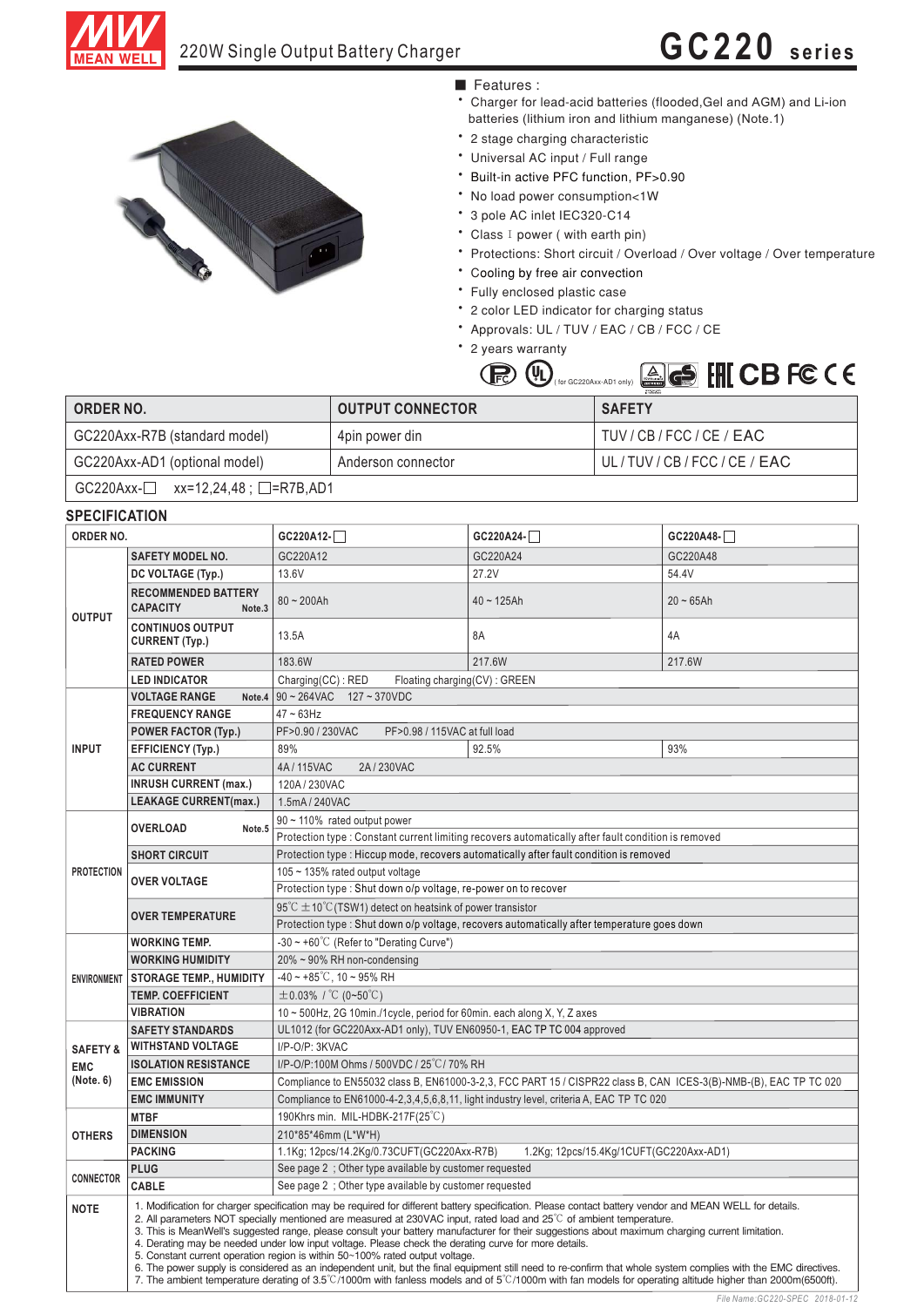

# 220W Single Output Battery Charger **GC220 series**